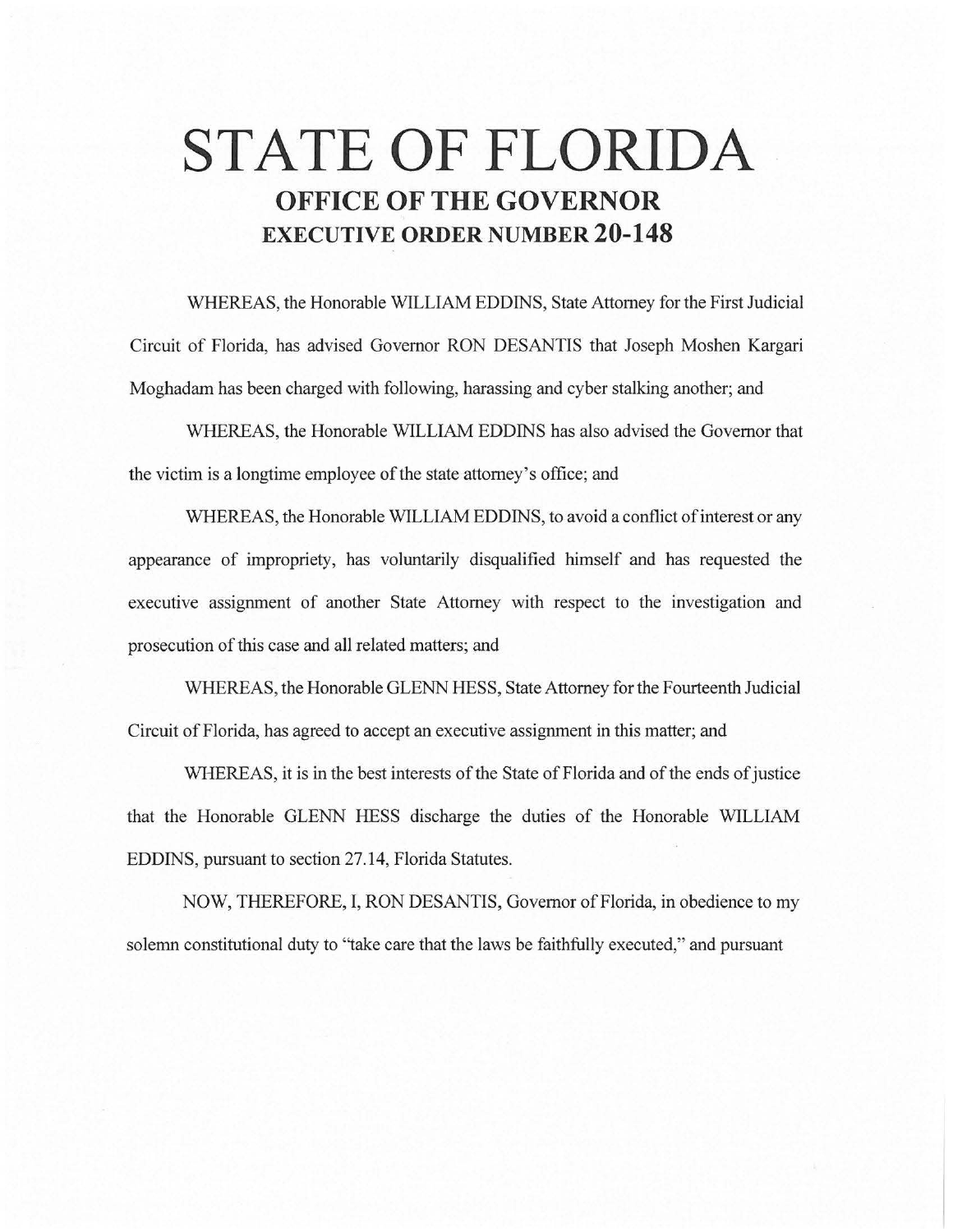to the Constitution and laws of the State of Florida, issue the following Executive Order, effective immediately:

### Section I.

The Honorable GLENN HESS, State Attorney for the Fourteenth Judicial Circuit of Florida, referred to as the "Assigned State Attorney," is assigned to discharge the duties of the Honorable WILLIAM EDDINS, State Attorney for the First Judicial Circuit of Florida, as they relate to the investigation, prosecution, and all matters related to Joseph Moshen Kargari Moghadam.

## Section 2.

The Assigned State Attorney or one or more Assistant State Attorneys and Investigators, who have been designated by the Assigned State Attorney, shall proceed immediately to the First Judicial Circuit of Florida, and are vested with the authority to perform the duties prescribed herein.

#### Section 3.

All residents of the First Judicial Circuit are requested, and all public officials are directed, to cooperate and render whatever assistance is necessary to the Assigned State Attorney, so that justice may be served.

#### Section 4.

The period of this Executive Assignment shall be for one (I) year, to and including June 15, 2021.